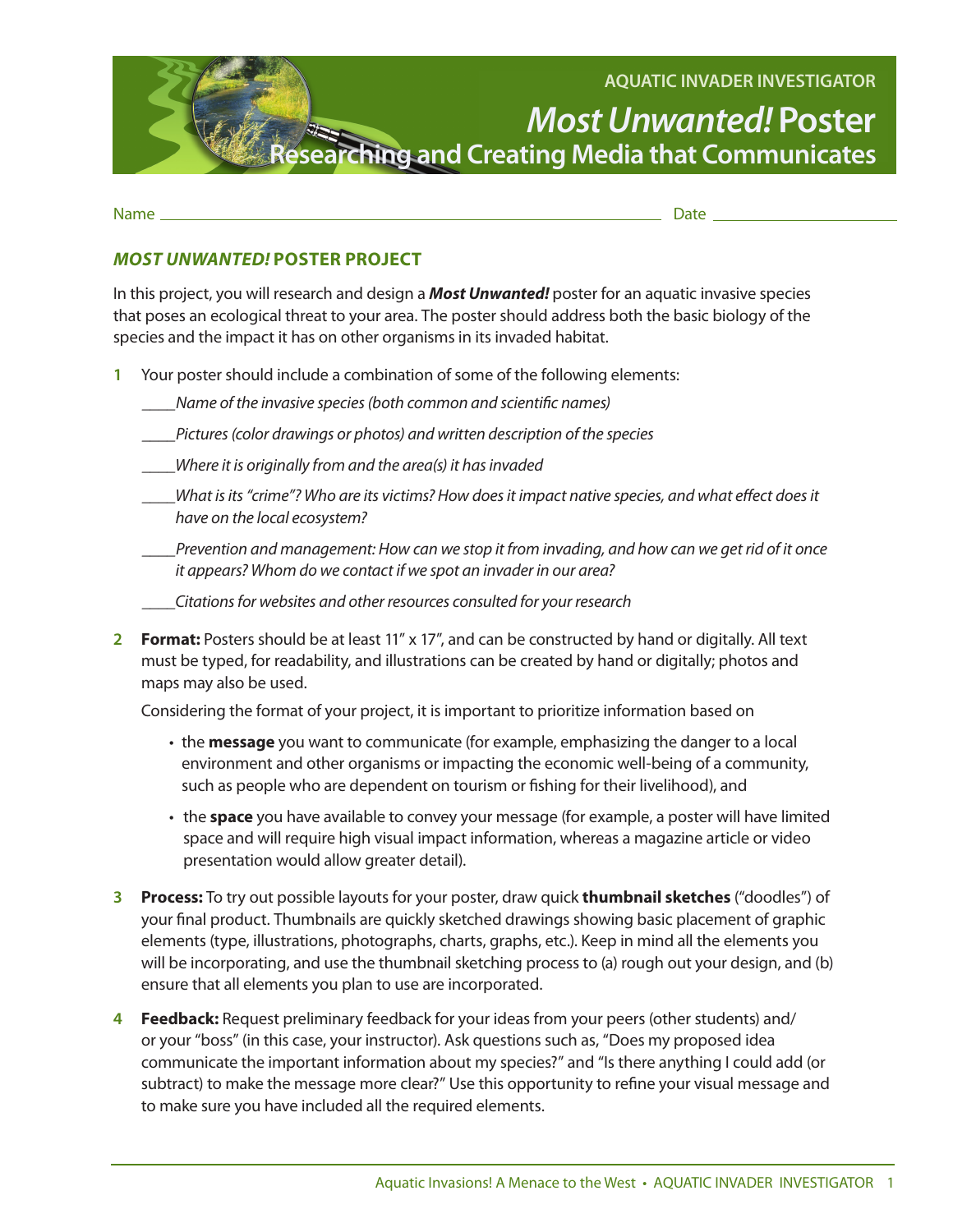## *Most Unwanted!*

- **5 Refine your concept** in more detailed sketches, incorporating useful feedback that you have received. Revise the text for your poster, and make sure it will fit in the space you have available and still convey a strong message (for example, don't make the text on a poster too small people need to be able to read it from a distance, and you don't want a lot of dense text to crowd out your visual message).
- **6 Finalize** the design of your poster. In this step you will use the tools and materials available to put together a final version of your project. With your instructor, make sure you have the computer resources available (for text or graphics or both), and if you need other supplies, make sure those are available as well.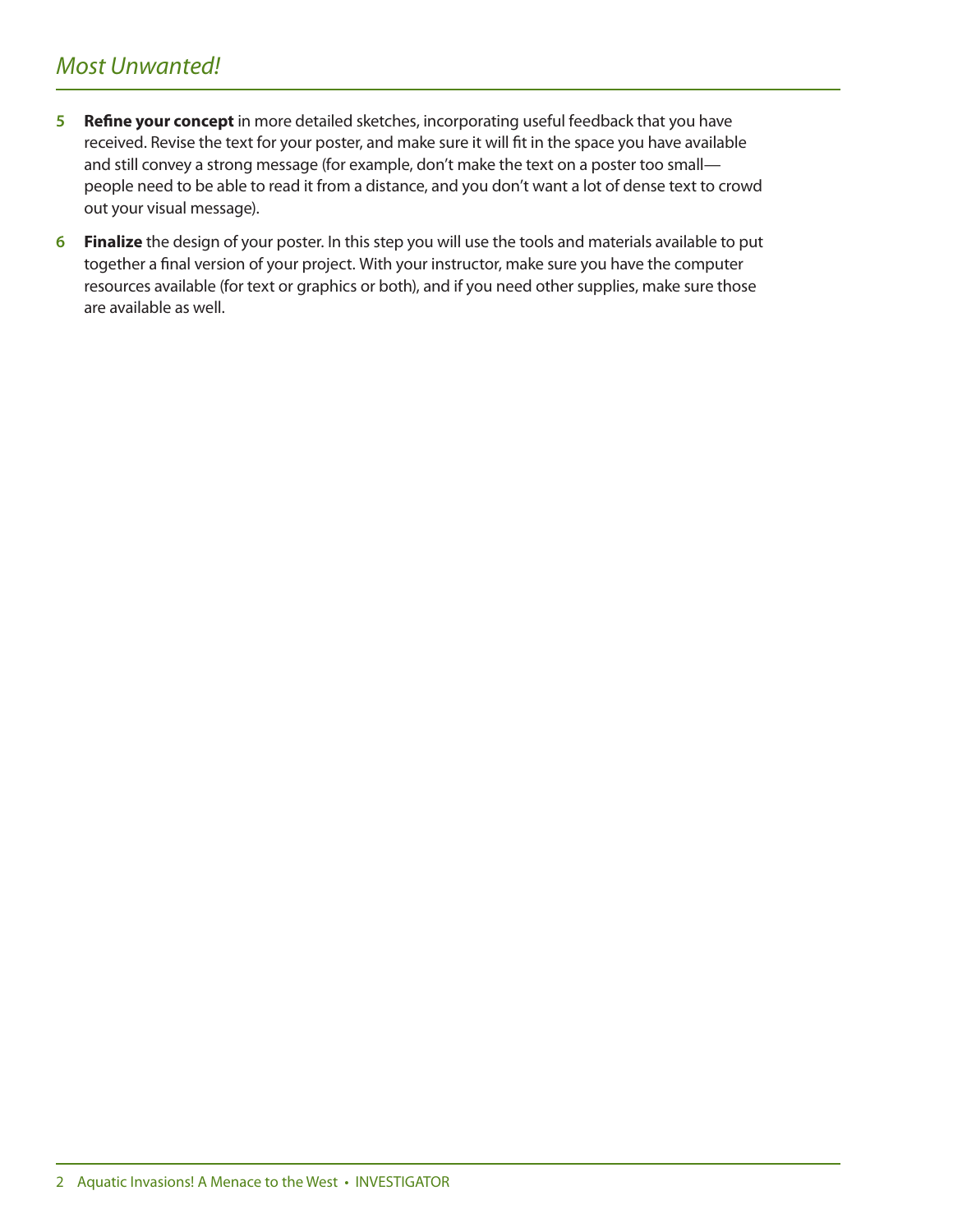| <b>PROJECT EVALUATION</b>                                                                                                                                                                                                               |  |
|-----------------------------------------------------------------------------------------------------------------------------------------------------------------------------------------------------------------------------------------|--|
| Follow instructions given by your instructor for how to evaluate yourself and your peers. As your peers present<br>their posters, answer the following questions for each presentation. Use one set of questions for each presentation. |  |
|                                                                                                                                                                                                                                         |  |
|                                                                                                                                                                                                                                         |  |
|                                                                                                                                                                                                                                         |  |
|                                                                                                                                                                                                                                         |  |
|                                                                                                                                                                                                                                         |  |
| <u> 1989 - Andrea Santa Andrea Santa Andrea Santa Andrea Santa Andrea Santa Andrea Santa Andrea Santa Andrea San</u><br>What are three interesting facts you learned about this species?                                                |  |
| How can you help prevent the spread of or eradicate this species? __________________________________                                                                                                                                    |  |

\_\_\_\_\_\_\_\_\_\_\_\_\_\_\_\_\_\_\_\_\_\_\_\_\_\_\_\_\_\_\_\_\_\_\_\_\_\_\_\_\_\_\_\_\_\_\_\_\_\_\_\_\_\_\_\_\_\_\_\_\_\_\_\_\_\_\_\_\_\_\_\_\_\_\_\_\_\_\_\_\_\_\_\_\_\_\_\_\_\_\_\_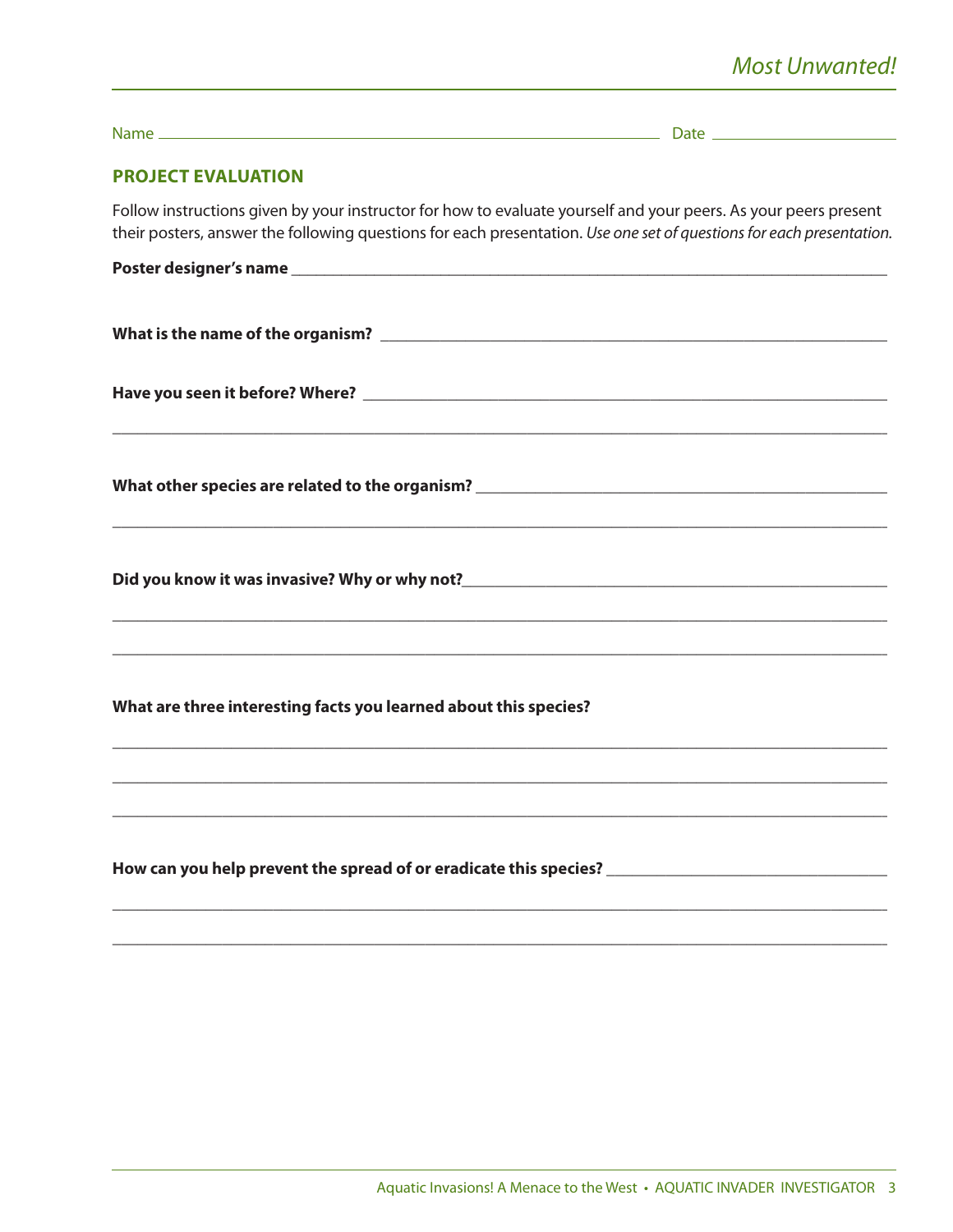Name Date

## **BUILD YOUR VOCABULARY**

**Instructions:** Define the following vocabulary words and write a sentence using each word.

| 1              | Characteristic                                                                                                           |
|----------------|--------------------------------------------------------------------------------------------------------------------------|
|                |                                                                                                                          |
|                |                                                                                                                          |
|                |                                                                                                                          |
|                |                                                                                                                          |
| $\overline{2}$ | <b>Common name</b>                                                                                                       |
|                |                                                                                                                          |
|                |                                                                                                                          |
|                | Use in a sentence: <u>example and a sentence</u> and a sense of the sense of the sense of the sense of the sense of the  |
|                |                                                                                                                          |
| 3              | Ecosystem                                                                                                                |
|                | Definition: Definition:                                                                                                  |
|                |                                                                                                                          |
|                | Use in a sentence: <u>and the sense of the sense of the sense of the sense of the sense of the sense of the sense of</u> |
|                |                                                                                                                          |
|                |                                                                                                                          |
| 4              | <b>Habitat</b>                                                                                                           |
|                |                                                                                                                          |
|                |                                                                                                                          |
|                |                                                                                                                          |
|                |                                                                                                                          |
| 5              | <b>Invasive species</b>                                                                                                  |
|                |                                                                                                                          |
|                |                                                                                                                          |
|                |                                                                                                                          |
|                |                                                                                                                          |
|                |                                                                                                                          |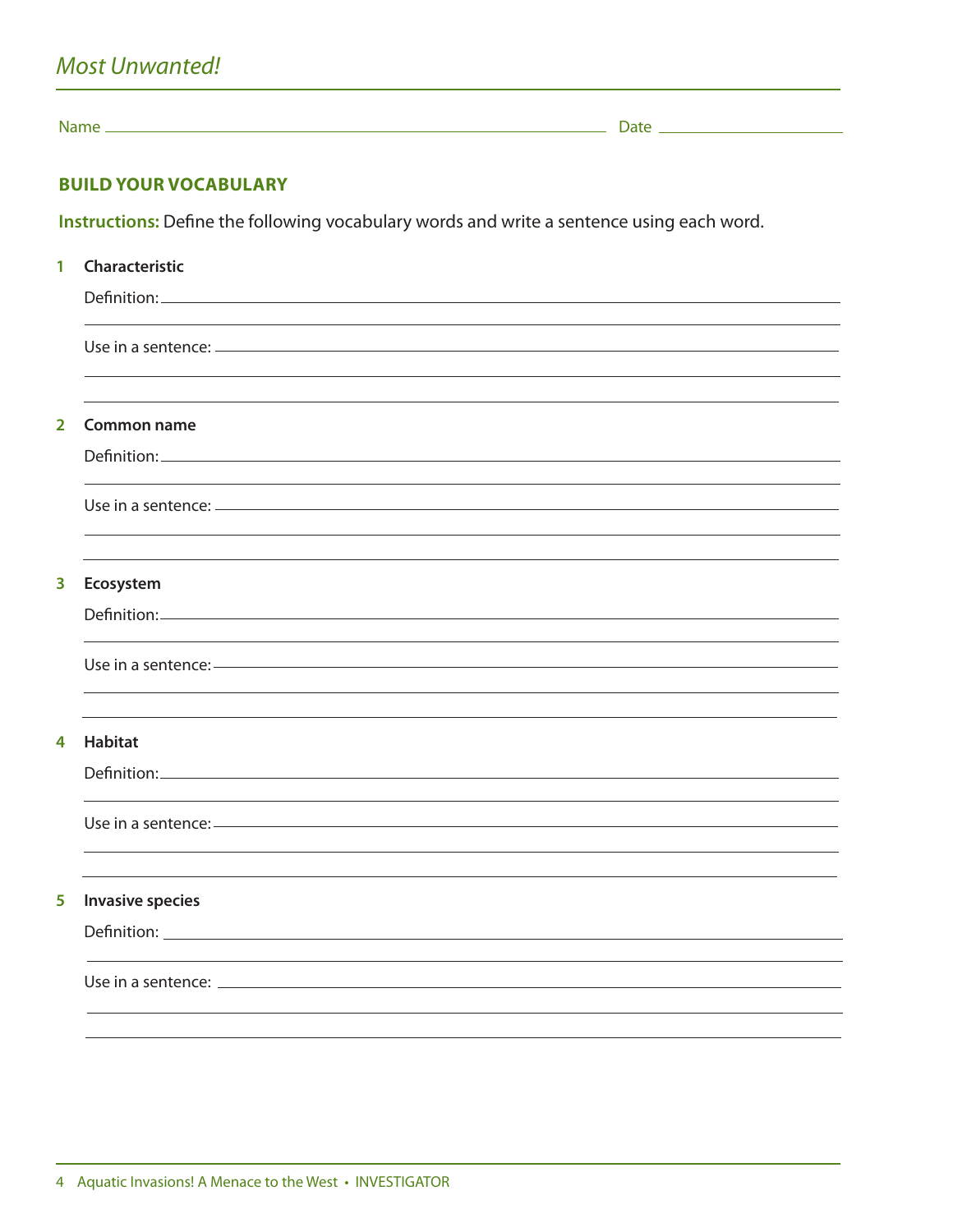| 6              | Kingdom               |
|----------------|-----------------------|
|                |                       |
|                |                       |
|                |                       |
|                |                       |
| $\overline{7}$ | Life cycle            |
|                |                       |
|                |                       |
|                |                       |
|                |                       |
| 8              | <b>Native species</b> |
|                |                       |
|                |                       |
|                |                       |
| 9              | <b>Niche</b>          |
|                |                       |
|                |                       |
|                |                       |
|                |                       |
|                | 10 Nonnative species  |
|                | Definition:           |
|                |                       |
|                |                       |
|                |                       |
|                | 11 Range              |
|                |                       |
|                |                       |
|                |                       |
|                |                       |